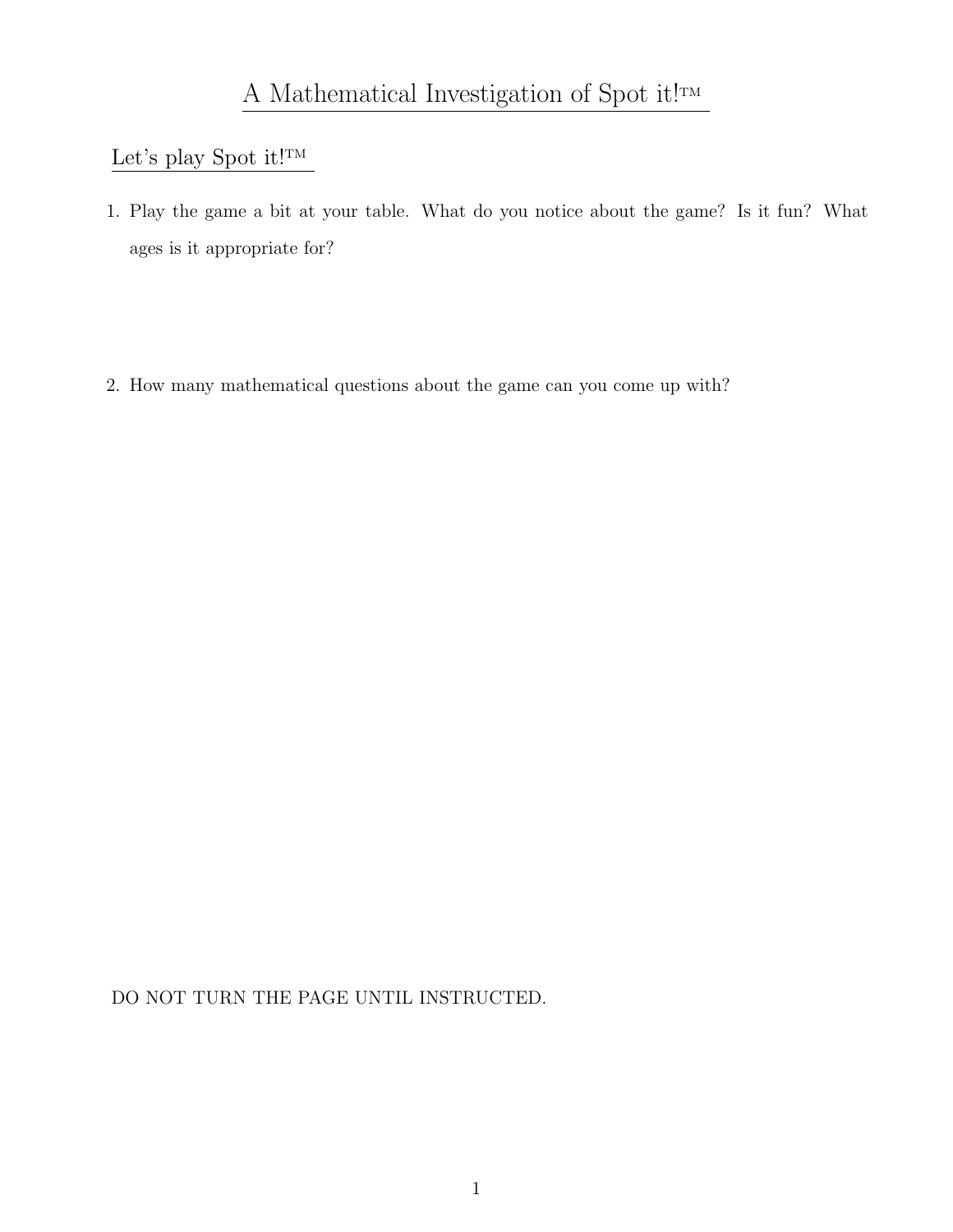### How does Spot it!<sup>TM</sup> work?

- 1. How many symbols are on each card?
- 2. Are there the same number of symbols on each card? Why?
- 3. How many cards are in the deck? Why? Could there be more? Is there a limit?
- 4. How was the game made?
- 5. How many times does each symbol appear? Is it the same number for all symbols?
- 6. How many total symbols are there? Could there be more?
- 7. Can these questions be answered without putting down some assumptions about the game? What are those assumptions? What are the implicit rules about the game that are in place from the game designers?

DO NOT TURN THE PAGE UNTIL INSTRUCTED.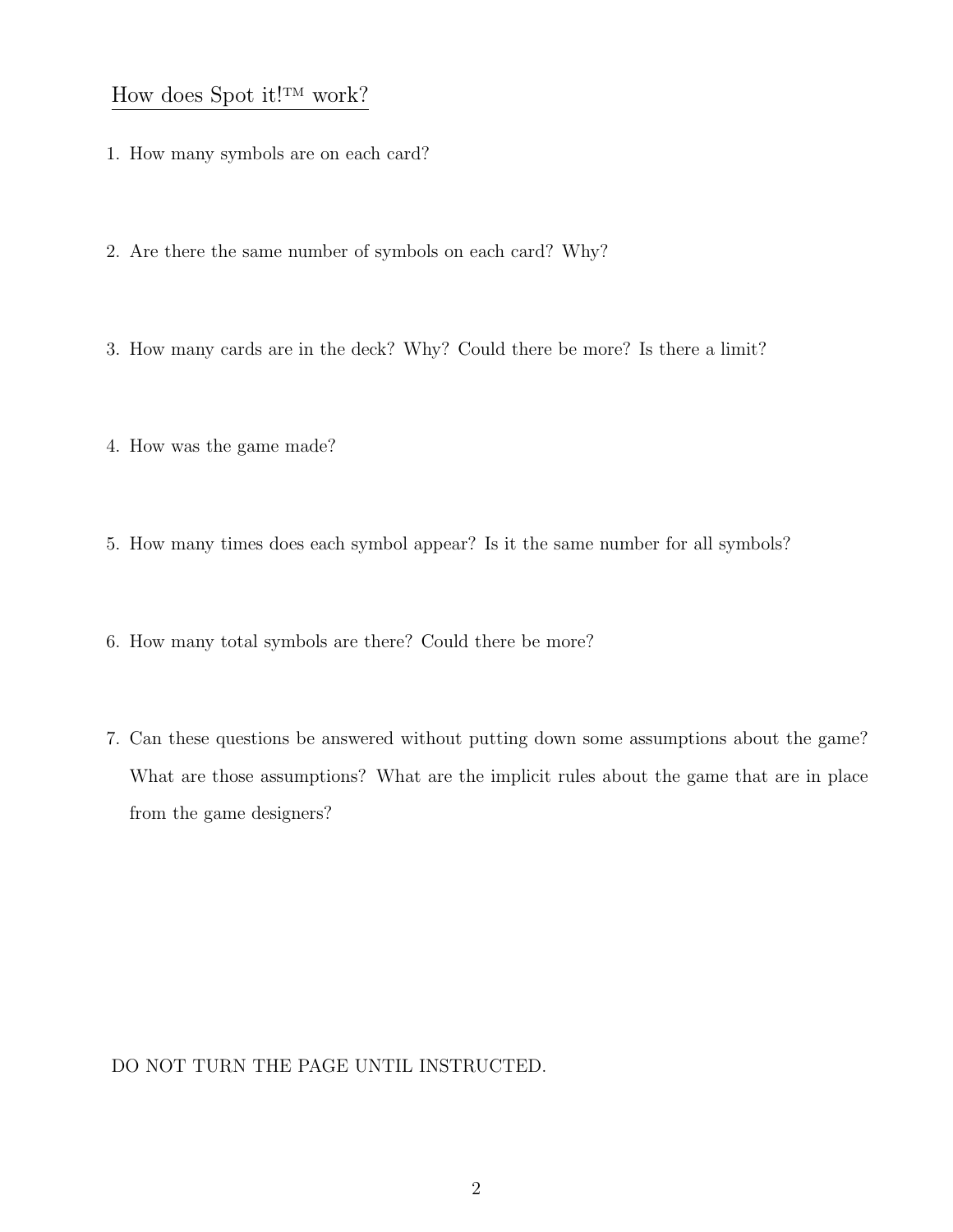Formal Assumptions and Exploration

Assumption 1: Each card has the same number of symbols on it.

Assumption 2: Each pair of cards has exactly one matching symbol.

Primary Goal: Understand how to construct Spot it!<sup>TM</sup> with a given number of symbols per card.

1. Let's try to achieve the primary goal for a few simple cases, and answer some of the questions we had on the previous page as well. Build a game of Spot it!<sup>TM</sup> with  $S$  symbols per card. For each case, note the number of cards in the deck and total symbols used. Is your deck as big as it possibly could be? Do you have a system/algorithm? How do you represent it? Can you justify your conclusions?

(a)  $S = 1$ .

(b)  $S = 2$ .

(c)  $S = 3$ .

(d)  $S = 4$ .

DO NOT TURN THE PAGE UNTIL INSTRUCTED.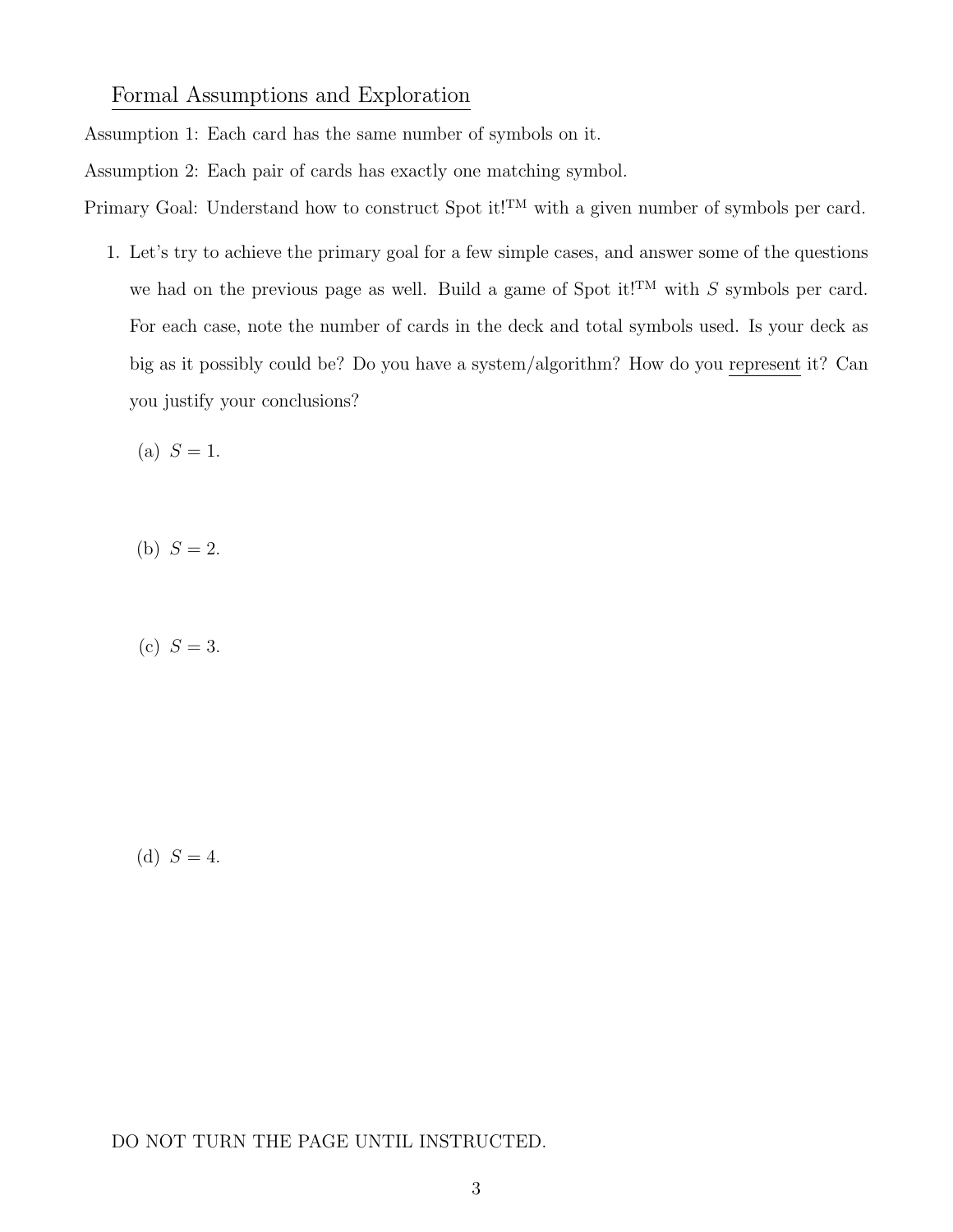### Deeper Mathematical Questions

1. Given a game with exactly S symbols per card, find a formula for the maximum number of cards that can comprise a deck.

2. Can a deck be constructed for every choice of S?

# Answers from Algorithms and Geometry

1. How is this game like geometry?